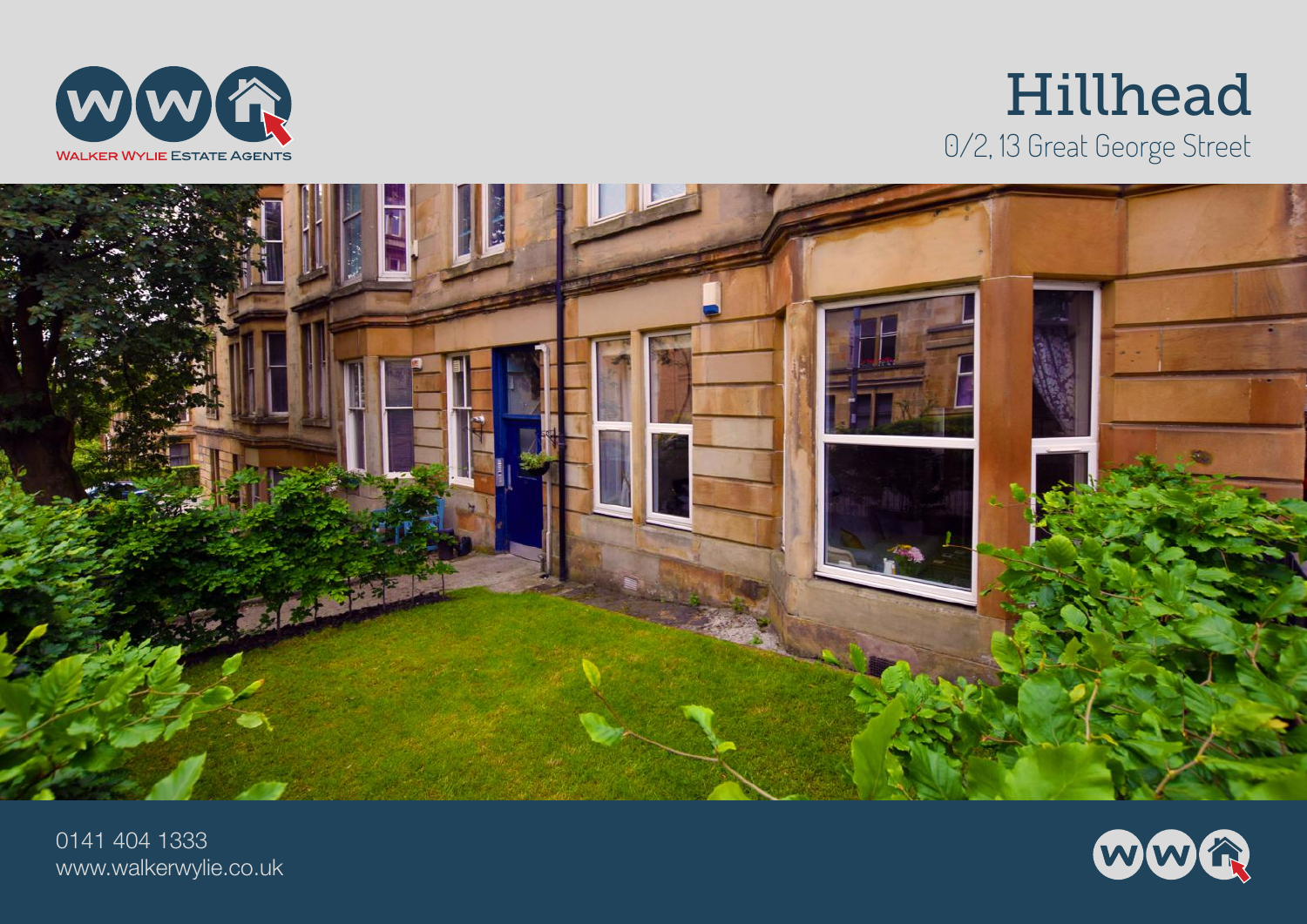## Magnificent two-bedroom traditional flat located within the heart of the West End.

A magnificent two-bedroom traditional ground floor flat located within a striking blonde sandstone tenement. Located within the heart of the West End, the property enjoys an enviable position close to the many amenities and attractions that only this part of Glasgow has to offer. The property has the much-coveted benefit of a spacious private front garden bordered by flourishing beech hedging, which makes an ideal setting for entertaining, BBQing or simply relaxing. There is residents permit parking available through the Council on the surrounding streets. Internally the flat has been tastefully decorated throughout and offers extremely spacious accommodation in turn key condition. The building has many period details, whilst the property itself has retained a wealth of original features throughout which include; ceiling roses, decorative cornicing, fireplace and deep moulded architraves. The specification of the property includes double glazed window units, gas fired central heating and for added peace of mind there is a secured entry system in place. The accommodation on offer comprises welcoming reception hallway with generous storage cupboard off, bright spacious bay window lounge with feature fireplace and ample space for dining table and chairs, modern fully fitted galley style kitchen with convenient recess area for a free-standing fridge/freezer, master bedroom, double bedroom and luxury shower room.

This fantastic property benefits from an excellent location within walking distance of the West End's many amenities such as shops, boutiques, cafes, bars and restaurants on Byres Road and Great Western Road. Glasgow University, the Botanic Gardens and Kelvingrove Park are located nearby. There are excellent transport links in close proximity to the property, with frequent underground services from nearby Hillhead station and regular bus services running along Byres Road and Great Western Road. The Clydeside Expressway, Clyde Tunnel and M8 motorway network can be easily accessed allowing convenient travel throughout the central belt.







0141 404 1333 www.walkerwylie.co.uk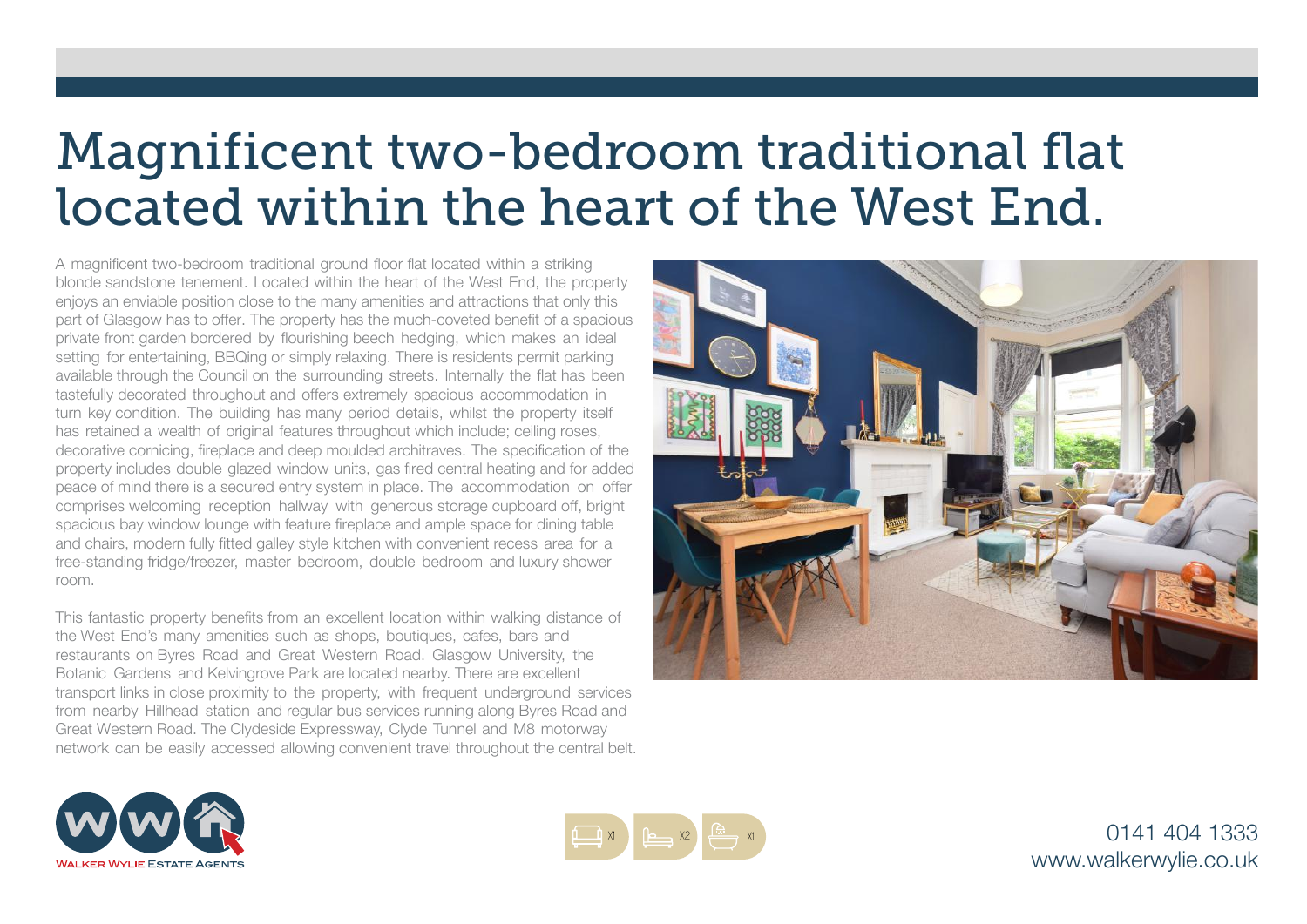